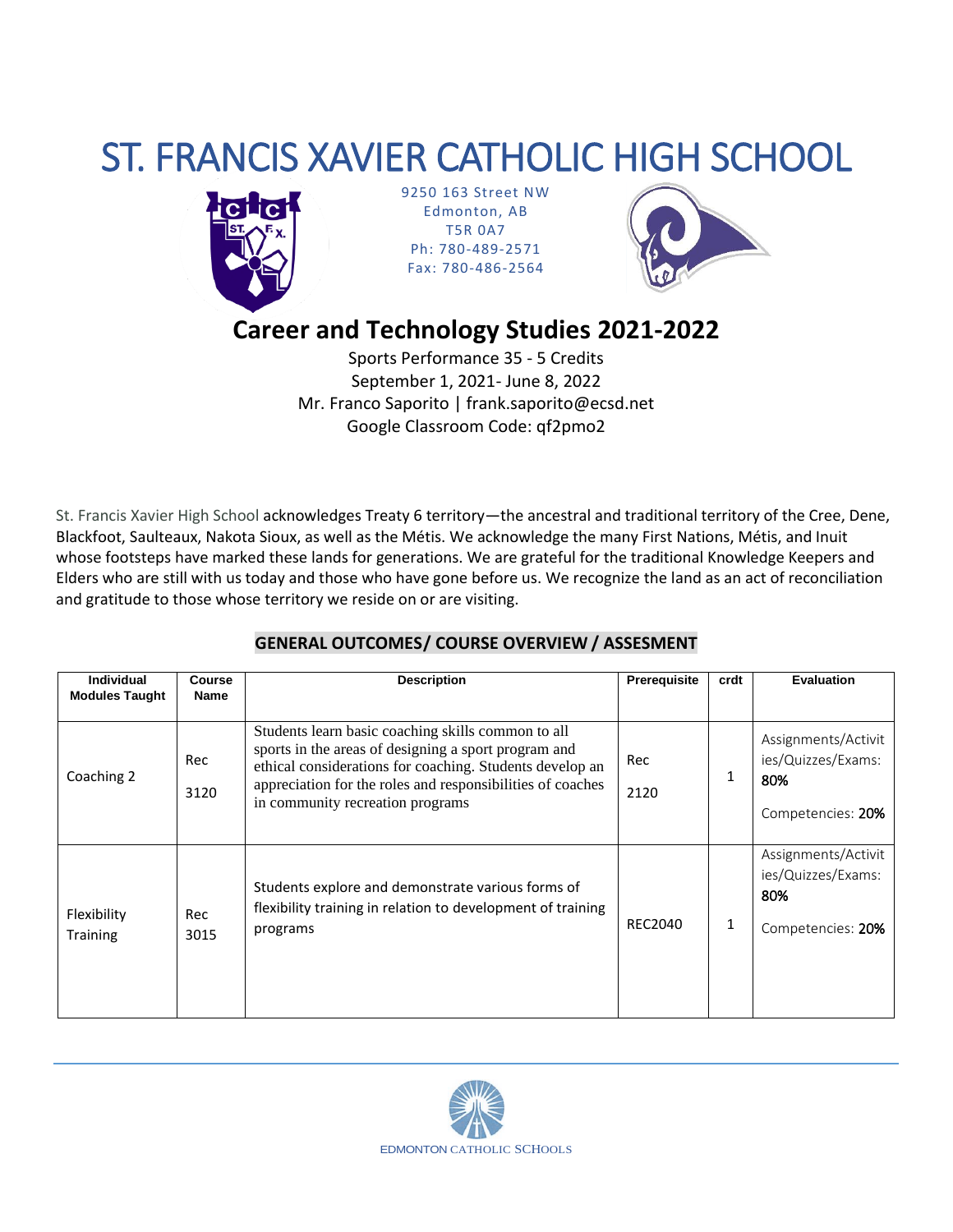| Speed and<br>Agility         | Rec<br>3030 | Students explore innovative and advanced techniques<br>for speed and agility development in relation to sport<br>and recreation.                                                                                                              | <b>REC2040</b> | 1            | Assignments/Activit<br>ies/Quizzes/Exams:<br>80%<br>Competencies: 20% |
|------------------------------|-------------|-----------------------------------------------------------------------------------------------------------------------------------------------------------------------------------------------------------------------------------------------|----------------|--------------|-----------------------------------------------------------------------|
| Olympic Weight<br>Lifting    | Rec<br>3085 | Students develop an understanding of the science of<br>Olympic weightlifting. Students will be safely introduced<br>to the basics of Olympic weightlifting. Proper execution<br>and safety will be emphasized.                                | Rec 2040       | $\mathbf{1}$ | Assignments/Activit<br>ies/Quizzes/Exams:<br>80%<br>Competencies: 20% |
| Training for<br>Core muscles | Rec<br>2045 | Students evaluate their core strength and resistance<br>training knowledge and skills based on peer and<br>instructor feedback. Students will demonstrate their<br>understanding and benefits of safe and effective core<br>strength training | Rec 2040       | $\mathbf{1}$ | Assignments/Activit<br>ies/Quizzes/Exams:<br>80%<br>Competencies: 20% |

**\*Optional Credits:** Students are expected to complete a minimum of 5 course modules. However, interested students are encouraged to take on additional projects to meet the requirements of the optional modules. This will get students additional credits.

A credit is awarded based on successful completion (mark of 50% or better) for each module. Estimated time to complete each module is 25 hours. *No credits will be awarded for a mark less than 50%.* If you score less than 50%, an incomplete will be shown on your report card at the end of the semester. Marks are available through PowerSchool. Each module is listed as its own class.

**Fees:** As indicated in the contract.

**Employability Skills:** In anticipation of upcoming changes to the high school report card, the CTS department will also use formative assessment strategies as part of the overall evaluation process. Punctuality, work ethic, time management skills and other job skills will be assessed to encourage a strong entry into the work force.

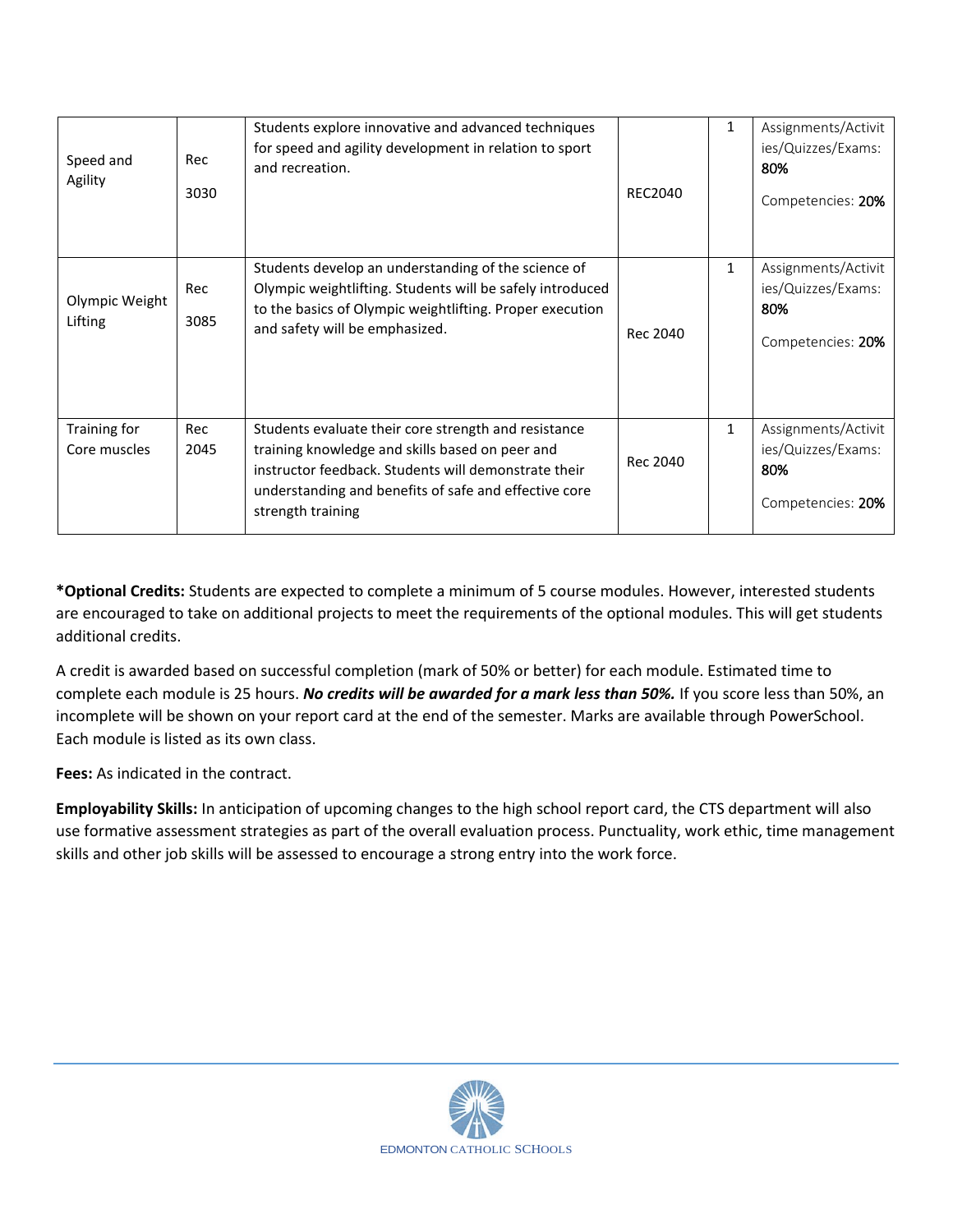**A wide range of assessment information is used in the development of a student's final grade. At St. Francis Xavier High School, individualized assessments provide specific information regarding student progress and overall performance in class. Student assessment may vary from student to student to adapt for differences in student needs, learning styles, preferences, and paces. It should also be noted that not all assignments are used to determine the final grade, and that scale factors may have been used to determine the weight of individual assignments.**

#### **COMPUTER/EQUIPMENT USE:**

All students registering at St. Francis Xavier High School are required to sign a document indicating an understanding of the responsible use of a computer within the school. Computer use will be immediately restricted for any student who in fact lacks this understanding.

Students are required to responsibly use school audio video and other equipment in the completion of their assignments in this course and to ensure that they follow all classroom procedures when borrowing equipment. Please consider that subsequent classes need to find and use well maintained equipment, charged batteries etc.

#### **PLAGIARISM**

We provide a Catholic education, where the Core Values of dignity, respect, fairness, personal and communal growth, loyalty, and honesty are the framework for all that we do. Within this Catholic education that St. Francis Xavier School provides, one of our main focuses is to encourage and facilitate the pursuit of knowledge and excellence in academics. To ensure that we attain this focus, all students at our school community are expected:

- 1. to meet the standards of individual integrity outlined in the policy;
- 2. to practice intellectual honesty in the process of acquiring and extending knowledge by improving their own personal academic competence, critical thinking, and self-evaluation.

Therefore, students who submit work not their own, take or copy answers from another student or source (cheating), provide answers to any assessment to another student (collusion), cheat during examinations, or use unauthorized means to obtain answers or complete work, after investigation by the teacher supervisor, are at risk of the following:

- First offense May receive a zero for the assessment and a two-day suspension.
- Second offense May receive a zero for the assessment and a three-day suspension.
- Third offense May be removed from the class, further suspensions, or possible recommendation for expulsion.

Conditions surrounding the investigation will be considered and each situation will be dealt with on an individual basis. Review of the incident will first be conducted by the teacher and will then potentially involve additional staff (department head), administration, parents and the student(s) involved.

#### **SCHOOL POLICIES**

St. Francis Xavier does not publish report cards. Parents and students are encouraged to keep up to date on Power School and contact their teacher if there are any issues.